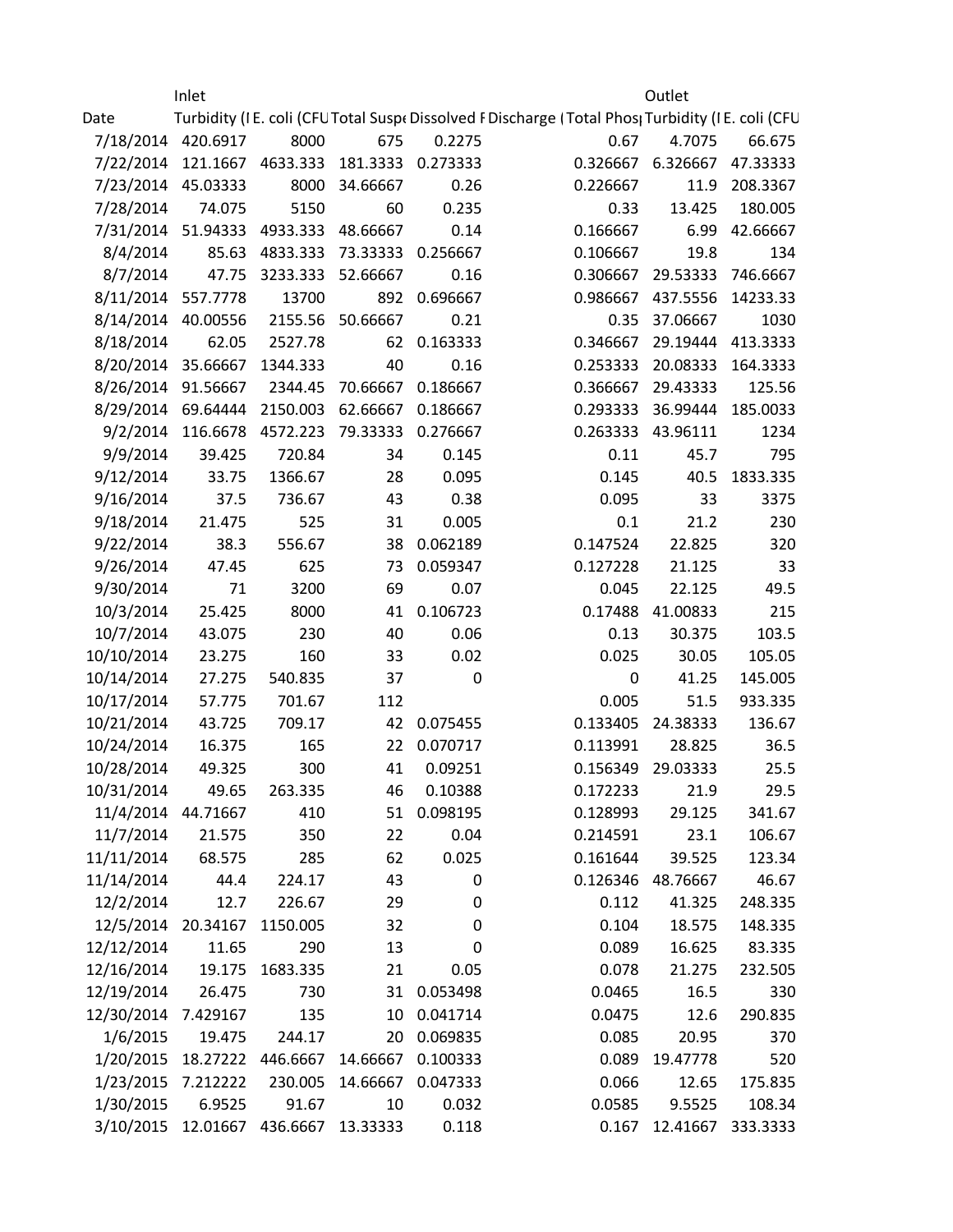| 3/13/2015 | 51.61    | 406.67   | 60       | 0.138333 |          | 0.250333 | 44.2     | 355.005  |
|-----------|----------|----------|----------|----------|----------|----------|----------|----------|
| 3/17/2015 | 21.04333 | 156.67   | 13.33333 | 0.069667 | 0.402525 | 0.111333 | 21.46667 | 156.67   |
| 3/20/2015 | 8.986667 | 43.34    | 10       | 0.071333 | 0.402525 | 0.067333 | 13.16667 | 51.67    |
| 3/21/2015 | 11.08    | 80.67    | 15.33333 | 0.071333 |          | 0.072    | 13.05    | 58.11333 |
| 3/24/2015 | 15.45    | 52.5     | 21       | 0.068    | 0.402525 | 0.0695   | 13.125   | 147.84   |
| 3/26/2015 | 142.335  | 366.67   | 154      | 0.134    | 0.705    | 0.2665   | 69.74    | 100      |
| 3/28/2015 | 11.425   | 40.005   | 14       | 0.035    | 0.705    | 0.06     | 12.66    | 8.335    |
| 3/31/2015 | 9.03     | 46.67    | 12       | 0.02     | 0.705    | 0.028    | 13.9     | 43.34    |
| 4/2/2015  | 8.58     | 110      | 18       | 0.024    | 0.377916 | 0.028    | 13.3     | 62       |
| 4/3/2015  | 43.4     |          | 80       |          | 0.377916 | 0.046    | 44.33    |          |
| 4/7/2015  | 14.75    | 150      | 14       | 0.023    | 0.377916 | 0.042    | 24.5     | 136.67   |
| 4/9/2015  | 291.67   | 510      | 192      | 0.141    | 0.7686   | 0.3      | 153.33   | 260      |
| 4/11/2015 | 95.45    | 206.67   | 62       | 0.092    | 0.7686   | 0.174    | 94.73    | 120      |
| 4/14/2015 | 20       | 30       | 14       | 0.042    | 0.15521  | 0.049    | 35.8     | 43.34    |
| 4/16/2015 | 13.1     | 96.67    | 16       | 0.029    | 0.15521  | 0.064    | 29.85    | 90       |
| 4/21/2015 | 12.65    | 251.67   | 18       | 0.031    | 0.152028 | 0.07     | 46.53    | 480      |
| 4/23/2015 | 7.09     | 286.67   | 8        | 0.027    | 0.152028 | 0.079    | 16.27    | 253.34   |
| 4/25/2015 | 10.7     | 420      | 18       | 0.033    | 0.06057  | 0.077    | 22.15    | 270      |
| 4/30/2015 | 14.15    | 640      | 24       | 0.034    | 0.046802 | 0.07     | 25       | 833.34   |
| 5/2/2015  | 15.73    | 380      | 22       | 0.04     | 0.036304 | 0.04     | 26.1     | 340      |
| 5/5/2015  | 22.55    | 330      | 30       | 0.069    | 0.06612  | 0.135    | 35.2     | 200      |
| 5/8/2015  | 20.7     | 663.34   | 22       | 0.064    | 0.04575  | 0.081    | 28       | 370      |
| 5/11/2015 | 38.03    | 966.67   | 50       | 0.078    | 0.261851 | 0.121    | 37.45    | 1333.34  |
| 5/13/2015 | 19.8     | 668.34   | 22       | 0.059    | 0.287011 | 0.108    | 21.5     | 1800     |
| 5/15/2015 | 20.55    | 10100    | 20       | 0.042    | 0.11952  | 0        | 19.9     | 708.34   |
| 5/18/2015 | 27.1     | 1133.34  | 30       | 0.071    | 0.09368  | 0.125    | 26.45    | 766.67   |
| 5/20/2015 | 11.7     | 660      | 18       | 0.055    | 0.03852  | 0.05     | 16.05    | 1133.34  |
| 5/22/2015 | 15.45    | 610      | 12       | 0.044    | 0.028275 | 0.014    | 14.57    | 370      |
| 5/27/2015 | 33.05    | 4100     | 28       | 0.069    | 0.053856 | 0.114    | 38.8     | 1766.67  |
| 5/29/2015 | 166.5    | 3150     | 212      | 0.1575   | 0.035232 | 0.354    | 46.55    | 1066.67  |
| 6/1/2015  | 116.25   | 6600     | 64       | 0.146    | 0.44244  | 0.188    | 126.25   | 6900     |
| 6/3/2015  | 39.4     | 1133.34  | 42       | 0.082    | 0.44244  | 0.127    | 38       | 1033.34  |
| 6/5/2015  | 27.175   | 718.335  | 33       | 0.082    | 0.651392 | 0.0965   | 56.4     | 800      |
| 6/10/2015 | 83.55    | 2491.67  | 90       | 0.083    | 0.81571  | 0.1125   | 84       | 2700     |
| 6/12/2015 | 45.2     | 784.17   | 50       | 0.0795   | 0.158368 | 0.157    | 53.125   | 766.67   |
| 6/15/2015 | 38.33    | 566.67   | 46       | 0.079    | 0.150464 | 0.144    | 56.7     | 803.34   |
| 6/17/2015 | 74.35    | 7700     | 70       | 0.167    | 0.433026 | 0.298    | 70.3     | 8100     |
| 6/19/2015 | 191.5    | 6200     | 119      | 0.204    | 0.67233  | 0.3225   | 300.915  | 4800     |
| 6/22/2015 | 35       | 766.67   | 40       | 0.12     | 0.151104 | 0.151    | 32.55    | 790      |
| 6/24/2015 | 38.07    | 678.34   | 38       | 0.101    | 0.081568 | 0.108    | 42.25    | 1133.34  |
| 6/26/2015 | 36.535   | 1533.335 | 42       | 0.1035   | 0.193968 | 0.1355   | 45.665   | 2891.67  |
| 6/29/2015 | 52.475   | 2275.005 | 38       | 0.117    | 0.93558  | 0.237    | 44.05    | 1933.335 |
| 7/1/2015  | 67.2     | 1500     | 48       | 0.128    | 0.93558  | 0.195    | 57.3     | 1000     |
| 7/3/2015  | 31.15    | 748.34   | 38       | 0.1      | 0.35136  | 0.173    | 29.6     | 530      |
| 7/6/2015  | 38.3     | 1066.67  | 42       | 0.091    | 0.184392 | 0.133    | 21.975   | 410      |
| 7/8/2015  | 31.5     | 1600     | 36       | 0.092    | 0.15488  | 0.138    | 38.7     | 2550     |
| 7/10/2015 | 77.59    | 5750     | 66       | 0.136    | 0.444204 | 0.275    | 58.9     | 7500     |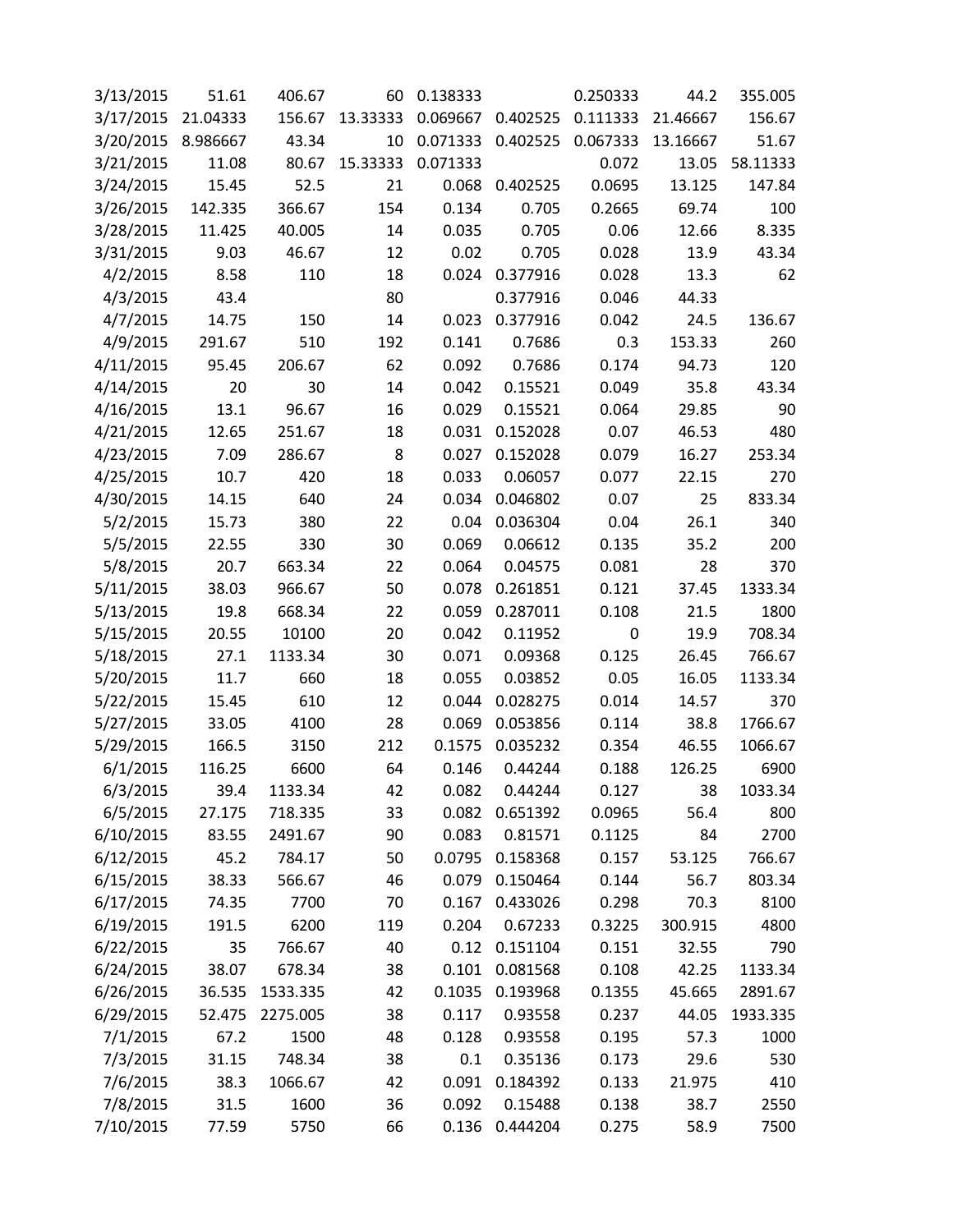| 7/13/2015  | 38.175   | 744.17   | 42       | 0.1025   | 0.444204 | 0.167    | 59.65    | 1266.67  |
|------------|----------|----------|----------|----------|----------|----------|----------|----------|
| 7/15/2015  | 38.55    | 1691.67  | 38       | 0.0935   |          | 0.147    | 44.4     | 2183.335 |
| 7/17/2015  | 48.25    | 4800     | 60       | 0.092    |          | 0.14     | 20.675   | 823.34   |
| 7/20/2015  | 74       | 4400     | 54       | 0.102    |          | 0.198    | 58.8     | 4400     |
| 7/22/2015  | 31.5     | 1716.67  | 44       | 0.1075   |          | 0.1315   | 26.225   | 1333.335 |
| 7/24/2015  | 36.825   | 1016.67  | 35       | 0.081    |          | 0.1295   | 16.15    | 733.34   |
| 7/27/2015  | 28.35    | 2416.67  | 34       | 0.094    |          | 0.104    | 25.2     | 1900     |
| 7/29/2015  | 52.3     | 1500     | 58       | 0.102    |          | 0.144    | 17.9     | 1783.34  |
| 7/31/2015  | 35.2     | 1100     | 36       | 0.091    |          | 0.14     | 22.05    | 1633.34  |
| 8/3/2015   | 92.3     | 13050    | 64       | 0.133    |          | 0.252    | 62.1     | 8100     |
| 8/5/2015   | 30.2     | 1258.89  | 34       | 0.089    |          | 0.119    | 17.35    | 300      |
| 8/7/2015   | 33.25    | 790      | 34       | 0.082    |          | 0.111    | 24.3     | 410      |
| 8/10/2015  | 57.7     | 4200     | 56       | 0.123    |          | 0.172    | 48.5     | 7300     |
| 8/12/2015  | 48.85    | 900      | 24       | 0.101    |          | 0.134    | 18.75    | 270      |
| 8/19/2015  | 48.57    | 8000     | 50       | 0.134    |          | 0.169    | 52       | 2316.67  |
| 8/21/2015  | 30.4     | 2816.67  | 44       | 0.068    |          | 0.193    | 43.575   | 1166.67  |
| 8/26/2015  | 34.90667 | 326.6667 | 38       | 0.090667 |          | 0.117333 | 22.23333 | 466.6667 |
| 9/3/2015   | 54.34667 | 1888.893 | 52       | 0.110333 |          | 0.164333 | 62.4     | 2211.113 |
| 9/4/2015   | 254.1667 | 10466.67 | 301.3333 | 0.174    |          | 0.452333 | 197      | 8866.667 |
| 9/7/2015   | 50.7     | 486.6667 | 48       | 0.126333 |          | 0.198333 | 51.29    | 874.4467 |
| 9/16/2015  | 18.675   | 510      | 17       | 0.0775   |          | 0.146    | 33.01667 | 841.6667 |
| 9/20/2015  | 34.86    | 848.335  | 31       | 0.09     |          | 0.1415   | 46.315   | 1283.335 |
| 9/30/2015  | 28.16667 | 876.1167 | 29.33333 | 0.098333 |          | 0.126333 | 18.425   | 390      |
| 10/5/2015  | 38.54    | 698.3333 | 31.33333 | 0.064    |          | 0.118    | 37.03333 | 1022.227 |
| 10/11/2015 | 35.65    | 466.1133 | 39.33333 | 0.082333 |          | 0.146    | 97.2325  | 487.5    |
| 10/16/2015 | 32       | 300      | 29.33333 | 0.09     |          | 0.133667 | 58.7     | 323.3333 |
| 10/29/2015 | 41.02333 | 3633.333 | 30       | 0.126333 |          | 0.178    | 58.59333 | 4366.667 |
| 11/6/2015  | 25       | 270      | 22       | 0.092    |          | 0.1505   | 61.485   | 415      |
| 11/12/2015 | 21.4675  | 503.7525 | 21.5     | 0.09625  |          | 0.11475  | 75.54667 | 486.6667 |
| 3/8/2016   |          | 150      | 32       | 0.028884 |          | 0.070343 |          | 116.6667 |
| 3/18/2016  | 20.45    | 78       | 22       | 0.033    |          | 0.068474 | 31       | 69       |
| 3/28/2016  | 671.6667 | 1222.222 | 368      | 0.198056 |          | 0.533564 | 683.1667 | 1168.889 |
| 3/29/2016  | 578.75   | 769.4872 | 309      | 0.151723 |          | 0.51669  | 563.125  | 897.3077 |
| 4/12/2016  | 78.3     | 100      | 58       | 0.059931 |          | 0.173105 | 82.2     | 106.6667 |
| 4/22/2016  | 19.1     | 700      | 16       | 0.033742 |          | 0.027334 | 35.45    | 740      |
| 5/6/2016   | 18.35    | 223.3333 | 16       | 0.051303 |          | 0.038418 | 30.15    | 186.6667 |
| 5/19/2016  | 10.6     | 450      | 16       | 0.032335 |          | 0.02357  | 53.25    | 223.3333 |
| 5/24/2016  | 17.9     | 590      | 20       | 0.047757 |          | 0.029216 | 15.7     | 220      |
| 6/30/2016  | 62       | 2233.333 | 52       | 0.075441 |          | 0.074381 | 26.85    | 180      |
| 8/30/2016  | 52.5     | 2600     | 44       | 0.074295 |          | 0.09655  | 33       | 260      |
| 9/15/2016  | 81.7     | 1133.333 | 60       | 0.076879 |          | 0.03045  | 36.25    | 330      |
| 9/30/2016  | 94.25    | 4333.333 | 94       | 0.106154 |          | 0.130494 | 75.7     | 2100     |
| 10/11/2016 | 40.15    | 4700     | 34       | 0.055999 |          | 0.042146 | 24.35    | 123.3333 |
| 10/18/2016 | 77.95    | 660      | 52       | 0.07785  |          | 0.076263 | 41.75    | 90       |
| 3/29/2017  | 10       | 90       | 26       | 0.044478 |          |          | 14       | 380      |
| 4/5/2017   | 45.65    | 116.6667 | 30       | 0.114154 |          |          | 53.25    | 163.3333 |
| 4/19/2017  | 19.5     | 727      | 36       | 0.041453 |          |          | 110.5    | 689.3    |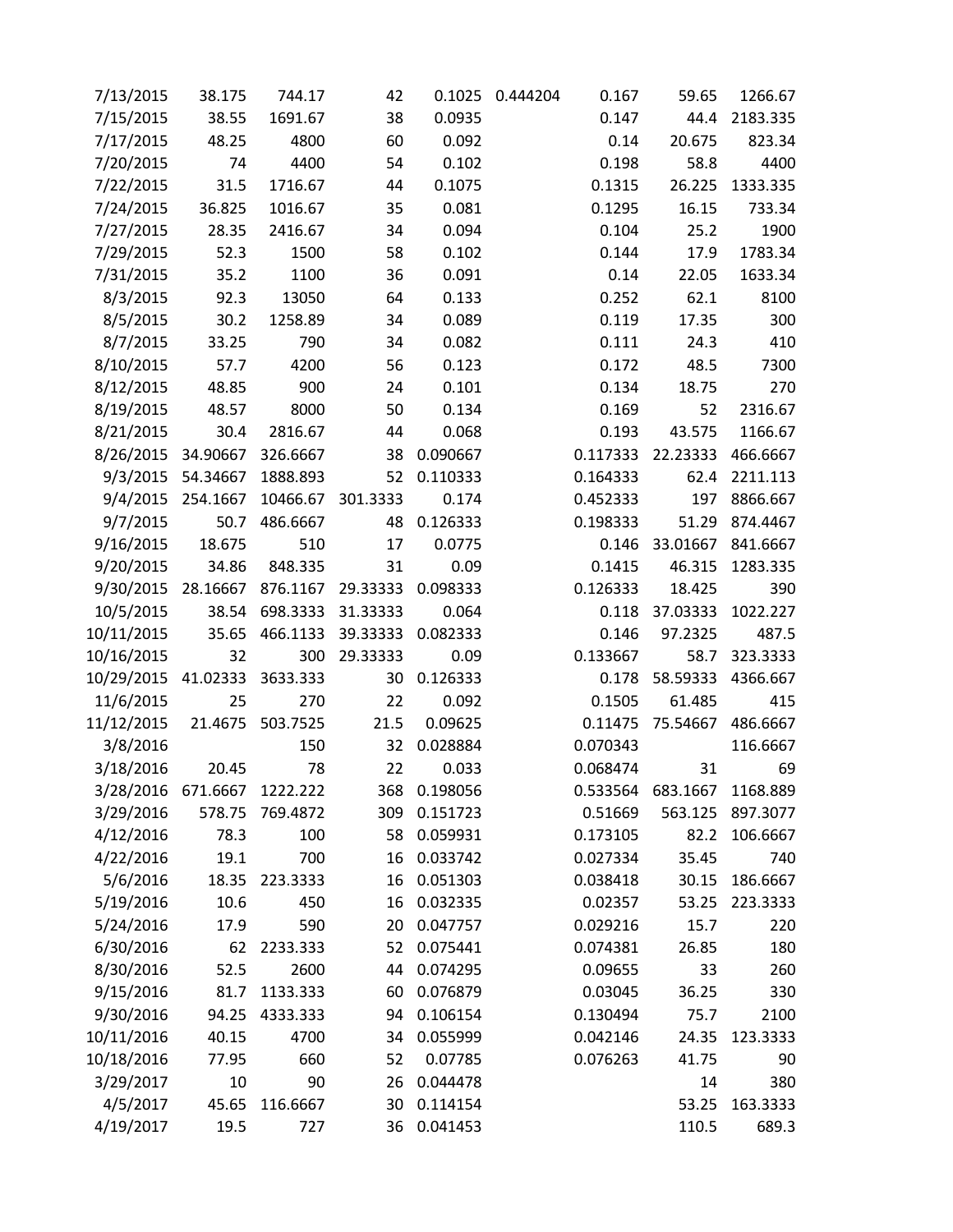| 240      | 46.95 | 0.035634 | 0.075506 | 18 | 520      | 16.1  | 5/4/2017  |
|----------|-------|----------|----------|----|----------|-------|-----------|
| 733.3333 | 67.1  | 0.107271 | 0.100937 | 30 | 1900     | 26.2  | 6/29/2017 |
| 1766.667 | 31.05 | 0.497694 | 0.09516  | 20 | 4800     | 29.4  | 7/7/2017  |
| 1900     | 35.2  |          | 0.115252 |    | 2866.667 | 25.4  | 7/14/2017 |
| 1933.333 | 37.55 |          | 0.108065 |    | 2166.667 | 17.65 | 7/21/2017 |
| 260      | 6.88  |          | 0.08907  |    | 1133.333 | 19.5  | 8/4/2017  |
| 36.66667 | 11    |          | 0.09481  |    | 540      | 13.25 | 8/10/2017 |
| 90       | 19.2  |          | 0.120957 |    | 600      | 12.15 | 8/16/2017 |
| 53.33333 | 14.75 |          | 0.124909 |    | 550      | 20.1  | 8/25/2017 |
| 1000     | 24.5  |          | 0.107585 |    | 1200     | 17.45 | 9/1/2017  |
|          |       |          |          |    |          |       |           |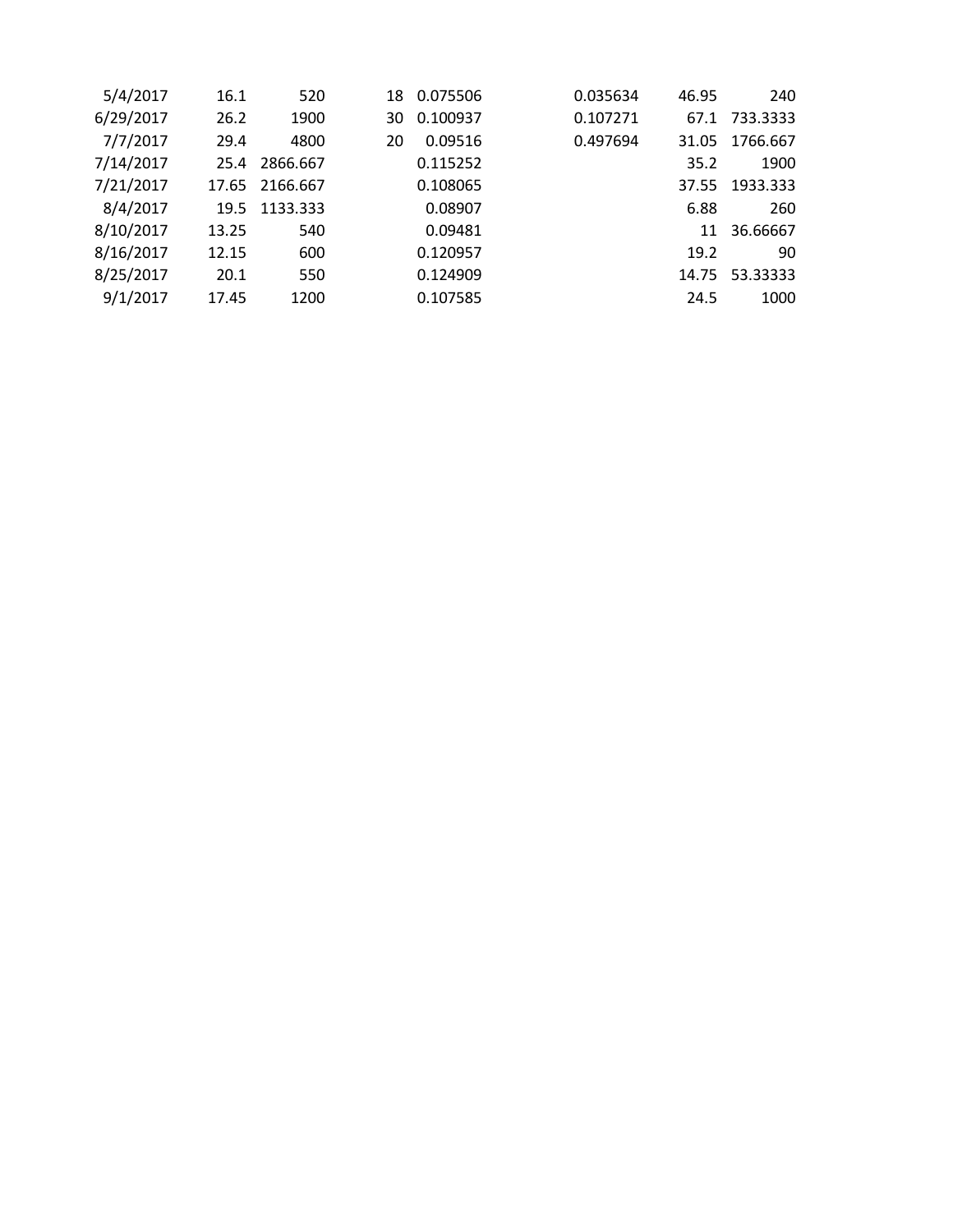|               |                     | Total Suspe Dissolved F Discharge (Total Phosphorus (mg/L) |
|---------------|---------------------|------------------------------------------------------------|
| 20.66667<br>0 |                     | 0.0375                                                     |
| 20            | 0.043333            | 0.04                                                       |
|               | 23.33333   0.043333 | 0.046667                                                   |
| 29            | 0.005               | 0.05                                                       |
| 12            | 0                   | 0.003333                                                   |
| 23.33333      | 0                   | 0.05                                                       |
| 28.66667      | 0.136667            | 0.223333                                                   |
| 602.6667      | 0.573333            | 0.843333                                                   |
| 46.66667      | 0.21                | 0.333333                                                   |
| 28.66667      | 0.16                | 0.263333                                                   |
|               | 28.66667 0.123333   | 0.226667                                                   |
|               | 31.33333   0.093333 | 0.24                                                       |
|               | 33.33333   0.116667 | 0.22                                                       |
| 41.33333      | 0.08                | 0.06                                                       |
| 52            | 0.26                | 0.13                                                       |
| 48            | 0.295               | 0.155                                                      |
| 30            | 0.135               | 0.08                                                       |
| 19            | 0.12                | 0.04                                                       |
| 19            | 0.046082            | 0.0884                                                     |
| 37            | 0.021446            | 0.085753                                                   |
| 21            | 0                   | 0                                                          |
| 39            | 0.042291            | 0.104284                                                   |
| 24            | 0                   | 0                                                          |
| 31            | 0                   | 0                                                          |
| 50            | 0                   | 0                                                          |
| 49            |                     | 0                                                          |
| 22            | 0.083035            | 0.117521                                                   |
| 23            | 0.068822            | 0.106932                                                   |
| 27            | 0.067875            | 0.100754                                                   |
| 9             | 0.070717            | 0.114874                                                   |
| 26            | 0.101985            | 0.147524                                                   |
| 16            | 0.01                | 0.151937                                                   |
| 49            | 0                   | 0.110461                                                   |
| 55            | 0                   | 0.150172                                                   |
| 59            | 0.05                | 0.1065                                                     |
| 26            | 0                   | 0.113                                                      |
| 22            | 0                   | 0.094                                                      |
| 21            | 0.035               | 0.074                                                      |
| 18            | 0.053498            | 0.061                                                      |
| 18            | 0.049566            | 0.064                                                      |
| 17            | 0.071563            | 0.086                                                      |
| 18.66667      | 0.1                 | 0.119                                                      |
| 16            | 0.053               | 0.071                                                      |
| 17            | 0.0365              | 0.064                                                      |
| 14            | 0.117333            | 0.174667                                                   |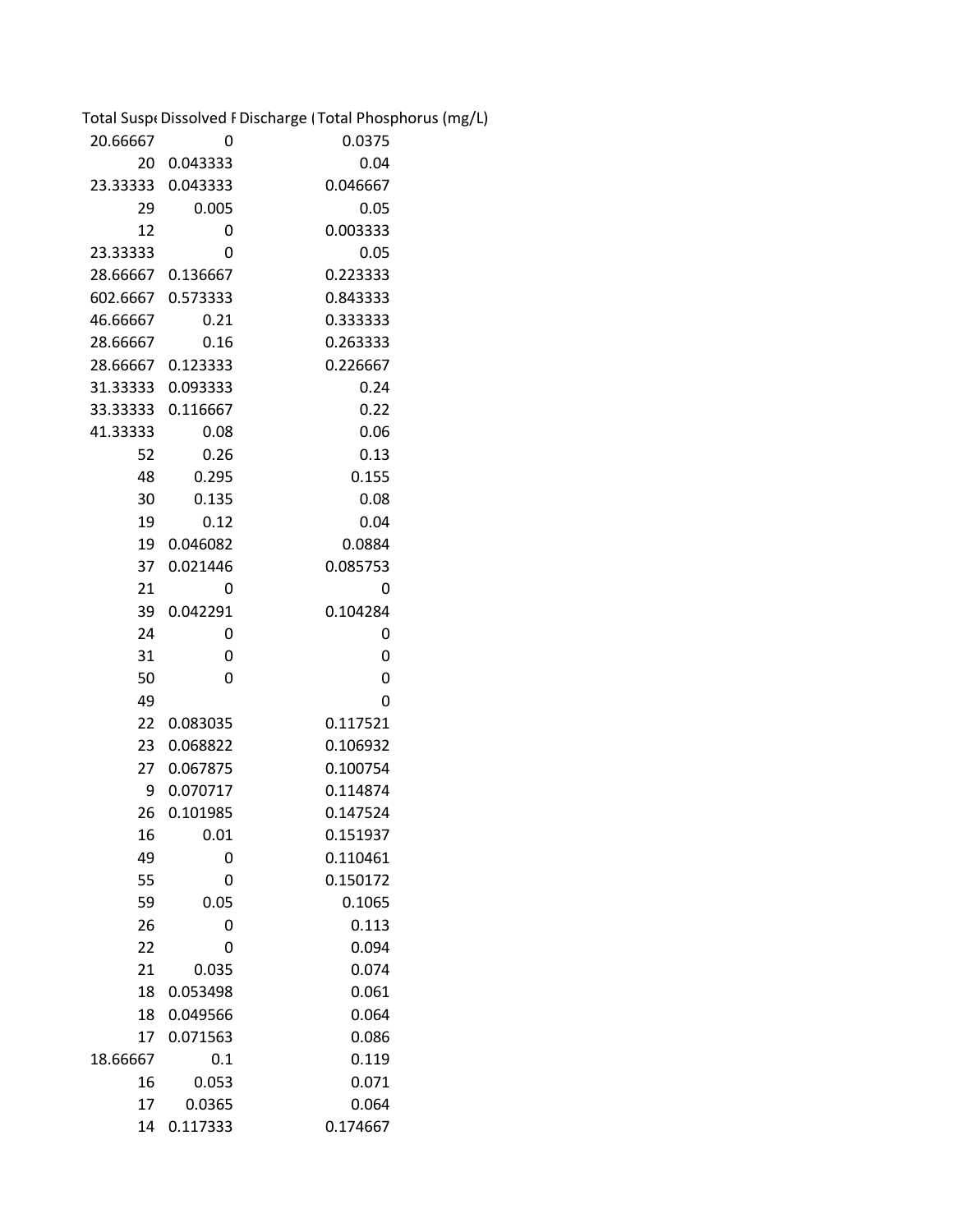| 46.66667 | 0.136667 |            | 0.233667 |
|----------|----------|------------|----------|
| 18       | 0.070333 | 0.217038   | 0.103667 |
| 11.33333 | 0.073    | 0.217038   | 0.072333 |
| 10.66667 | 0.073    |            | 0.075333 |
| 16       | 0.067    | 0.217038   | 0.068    |
| 46       | 0.0965   | 0.705      | 0.1375   |
| 14       | 0.0355   | 0.705      | 0.067    |
| 14       | 0.024    | 0.705      | 0.026    |
| 20       | 0.027    | 0.403608   | 0.028    |
| 72       |          | 0.403608   | 0.046    |
| 22       | 0.027    | 0.403608   | 0.029    |
| 60       | 0.087    | 0.82578    | 0.182    |
| 44       | 0.088    | 0.82578    | 0.159    |
| 40       | 0.047    | 0.149598   | 0.072    |
| 42       | 0.038    | 0.149598   | 0.081    |
| 64       | 0.05     | 0.127534   | 0.109    |
| 30       | 0.029    | 0.127534   | $-0.005$ |
| 32       | 0.037    | 0.038976   | 0.074    |
| 32       | 0.035    | 0.0315     | 0.085    |
| 28       | 0.036    | 0.0292     | 0.126    |
| 40       | 0.044    | 0.042496   | 0.137    |
| 24       | 0.055    | 0.030022   | 0.132    |
| 40       | 0.072    | 0.178452   | 0.026    |
| 18       | 0.059    | 0.057562   | 0.084    |
| 24       | 0.039    | 0.102765   | 0.077    |
| 16       | 0.06     | 0.075905   | 0.114    |
| 16       | 0.064    | 0.041514   | 0.09     |
| 16       | 0.05     | $-0.04332$ | 0.05     |
| 36       | 0.046    | 0.042262   | 0.139    |
| 40       | 0.1005   | 0.048943   | 0.171    |
| 80       | 0.1485   | 0.50888    | 0.233    |
| 28       | 0.084    | 0.50888    | 0.116    |
| 54       | 0.089    | 0.589972   | 0.1145   |
| 74       | 0.075    | 1.000328   | 0.119    |
| 46       | 0.077    | 0.2008     | 0.1295   |
| 54       | 0.0845   | 0.188624   | 0.1475   |
| 58       | 0.17     | 0.55308    | 0.282    |
| 110      | 0.2055   | 0.784203   | 0.3785   |
| 26       | 0.112    | 0.21108    | 0.125    |
| 40       | 0.111    | 0.17748    | 0.129    |
| 40       | 0.104    | 0.28728    | 0.1365   |
| 36       | 0.1175   | 0.957796   | 0.209    |
| 38       | 0.121    | 0.957796   | 0.341    |
| 28       | 0.09     | 0.42744    | 0.167    |
| 23       | 0.07     | 0.27828    | 0.12     |
| 32       | 0.095    |            | 0.146    |
| 36       | 0.134    | 0.465344   | 0.235    |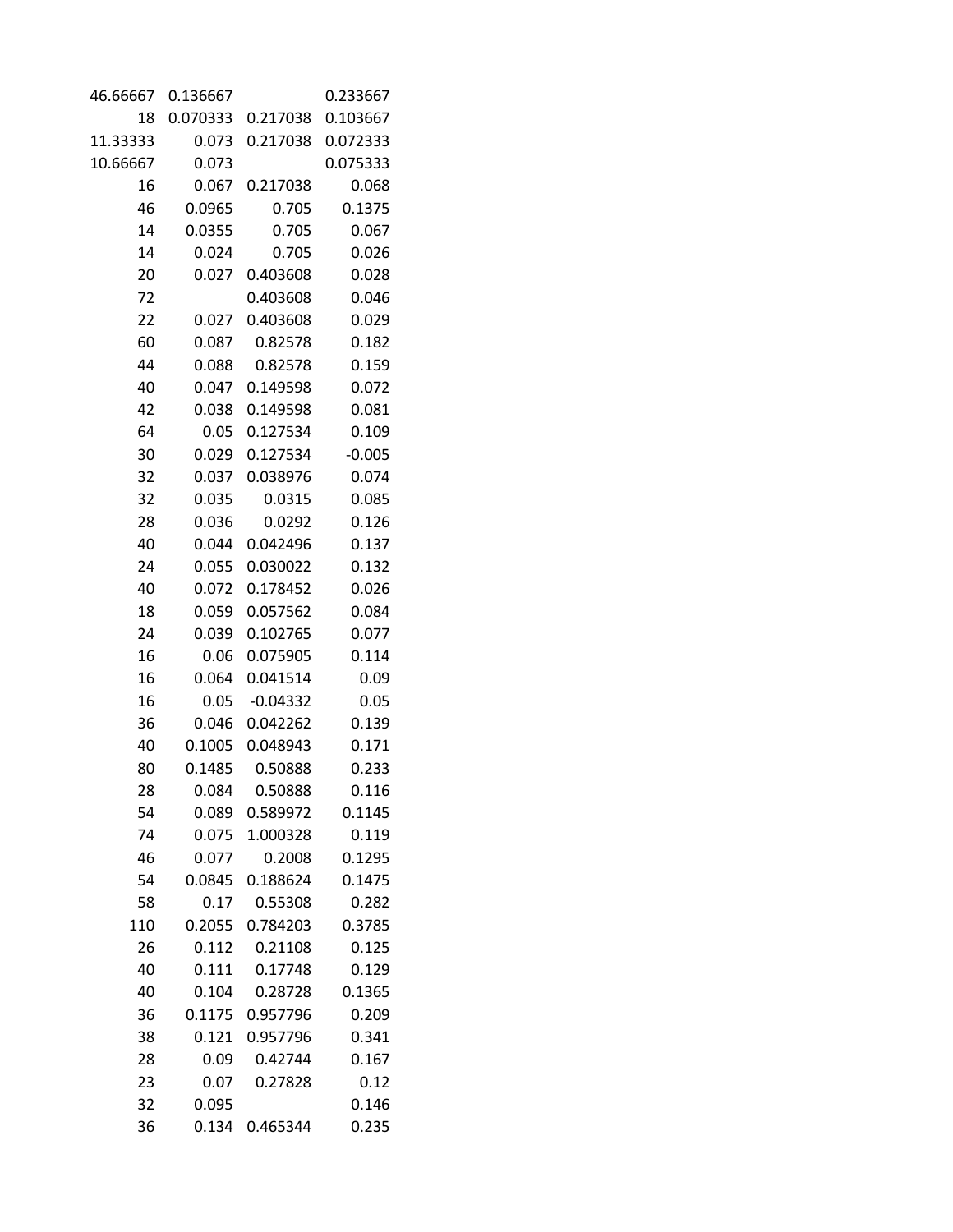| 40       | 0.101    | 0.465344 | 0.166    |
|----------|----------|----------|----------|
| 38       | 0.1145   |          | 0.151    |
| 18       | 0.082    |          | 0.109    |
| 38       | 0.101    |          | 0.178    |
| 26       | 0.1      |          | 0.1235   |
| 23       | 0.0675   |          | 0.094    |
| 30       | 0.081    |          | 0.125    |
| 14       | 0.054    |          | 0.098    |
| 24       | 0.066    |          | 0.091    |
| 51       | 0.0955   |          | 0.173    |
| 20       | 0.083    |          | 0.165    |
| 26       | 0.025    |          | 0.113    |
| 40       | 0.084    |          | 0.186    |
| 34       | 0.066    |          | 0.129    |
| 54       | 0.082    |          | 0.13     |
| 30       | 0.053    |          | 0.139    |
| 28       | 0.074    |          | 0.113667 |
| 51.33333 | 0.109667 |          | 0.167333 |
| 138.6667 | 0.148    |          | 0.301667 |
| 39.33333 | 0.122    |          | 0.196333 |
| 32.66667 | 0.079    |          | 0.114667 |
| 27       | 0.08     |          | 0.1445   |
| 19       | 0.06325  |          | 0.1015   |
| 33.33333 | 0.068667 |          | 0.153    |
| 98.5     | 0.10375  |          | 0.16625  |
| 55.33333 | 0.088    |          | 0.129667 |
| 51.33333 | 0.113667 |          | 0.196333 |
| 62       | 0.1055   |          | 0.1565   |
| 88.66667 | 0.124667 |          | 0.177333 |
| 44       | 0.028884 |          | 0.092764 |
| 38       | 0.050966 |          | 0.098369 |
| 326.6667 | 0.206856 |          | 0.577205 |
| 292      | 0.156383 |          | 0.432026 |
| 50       | 0.063003 |          | 0.173105 |
| 34       | 0.038035 |          | 0.017924 |
| 32       | 0.051303 |          | 0.049601 |
| 54       | 0.036976 |          | 0.021688 |
| 22       | 0.041845 |          | 0.02357  |
| 36       | 0.029049 |          | 0.040507 |
| 26       | 0.058242 |          | 0.064512 |
| 34       | 0.041067 |          | 0.051465 |
| 64       | 0.100939 |          | 0.064393 |
| 26       | 0.042323 |          | 0.034691 |
| 28       | 0.030556 |          | 0.017924 |
| 26       | 0.044478 |          |          |
| 34       | 0.110638 |          |          |
| 122      | 0.16654  |          |          |
|          |          |          |          |